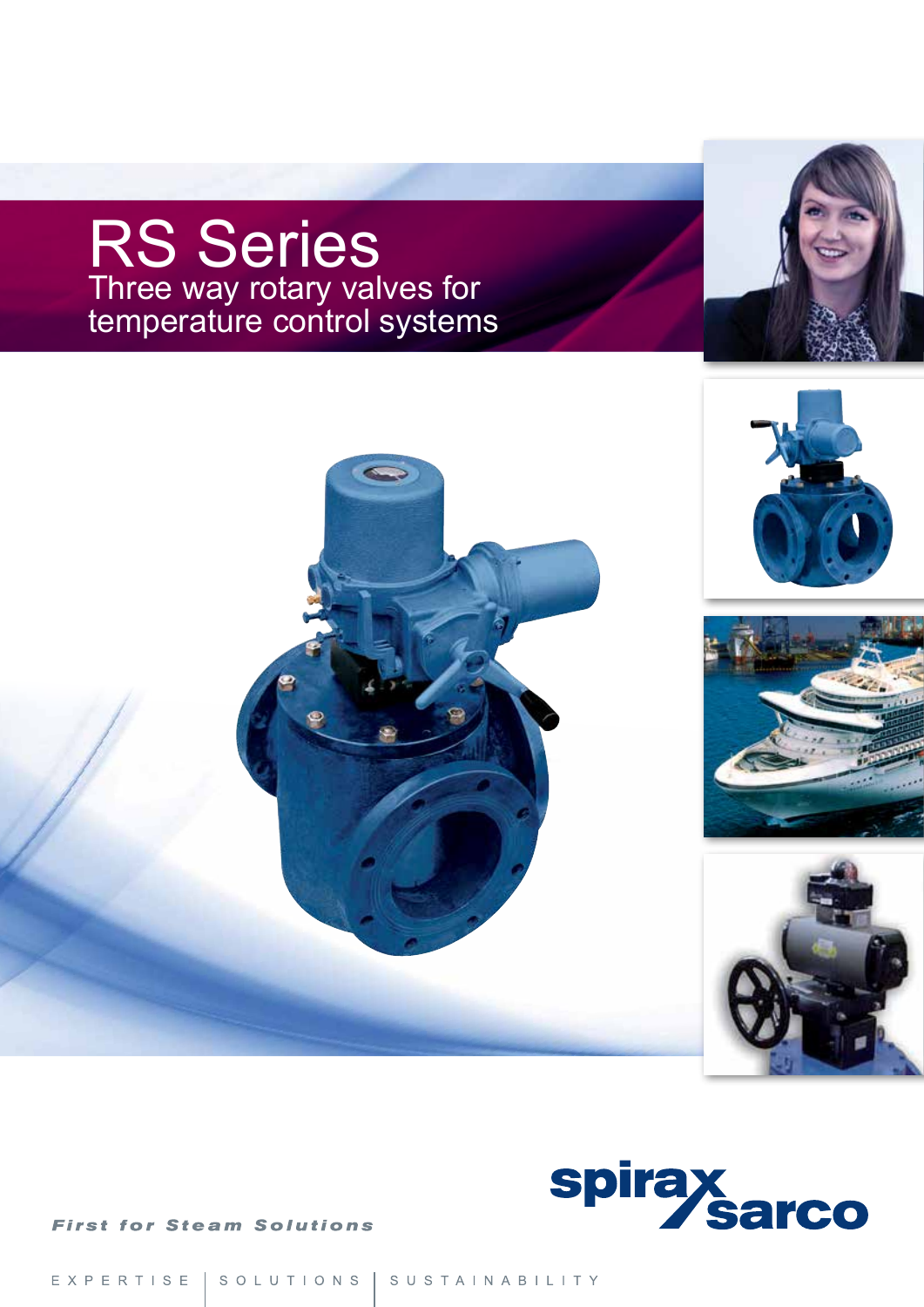# RS Three way rotary valve for temperature control systems

#### RS 3-way rotary valve for temperature control systems

#### High Efficiency Mixing and Diverting Valve

RS Valves are 3-way control valves provide a high degree of accuracy and repeatability for accurate temperature control. They consist of a valve body with rotary plug and a quarter-turn electric actuator suitable for heavy duty service, equipped with a complete drive and control panel for a power unit, 4-20 mA remote control signals driven or locally operated. As an alternative, variants are available, including the use of pneumatic actuators.

SPIRAX-SARCO RS valves have been designed and built for very low operating forces with higher overall flow capacities, resulting in lower pressure losses and in the possibility to select valves with lower dimensions than the equivalent globe valves.

RS 3-way rotary valves are suitable for mixing or diverting service for a wide range of flowrates and for a variety of fluids such as mains water, glycoled water, lubricating oils and hydraulic oils.

Piping design can be simplified, providing low installation cost, through the compact valves design and the selectability of the rotation direction depending on the operating mode.

#### RS 3-way rotary valves Additional features:

- **Reliability**
- Non-fouling, non-sticking design
- Easy maintainability
- Compact size
- Fine adjustment
- Mixing or diverting flow capability
- Drive and control panel fitted as standard
- Reversible action valve
- Handwheel for manual override
- Position indicator
- Sizes: DN100 DN400 Fig. 1



**First for Steam Solutions**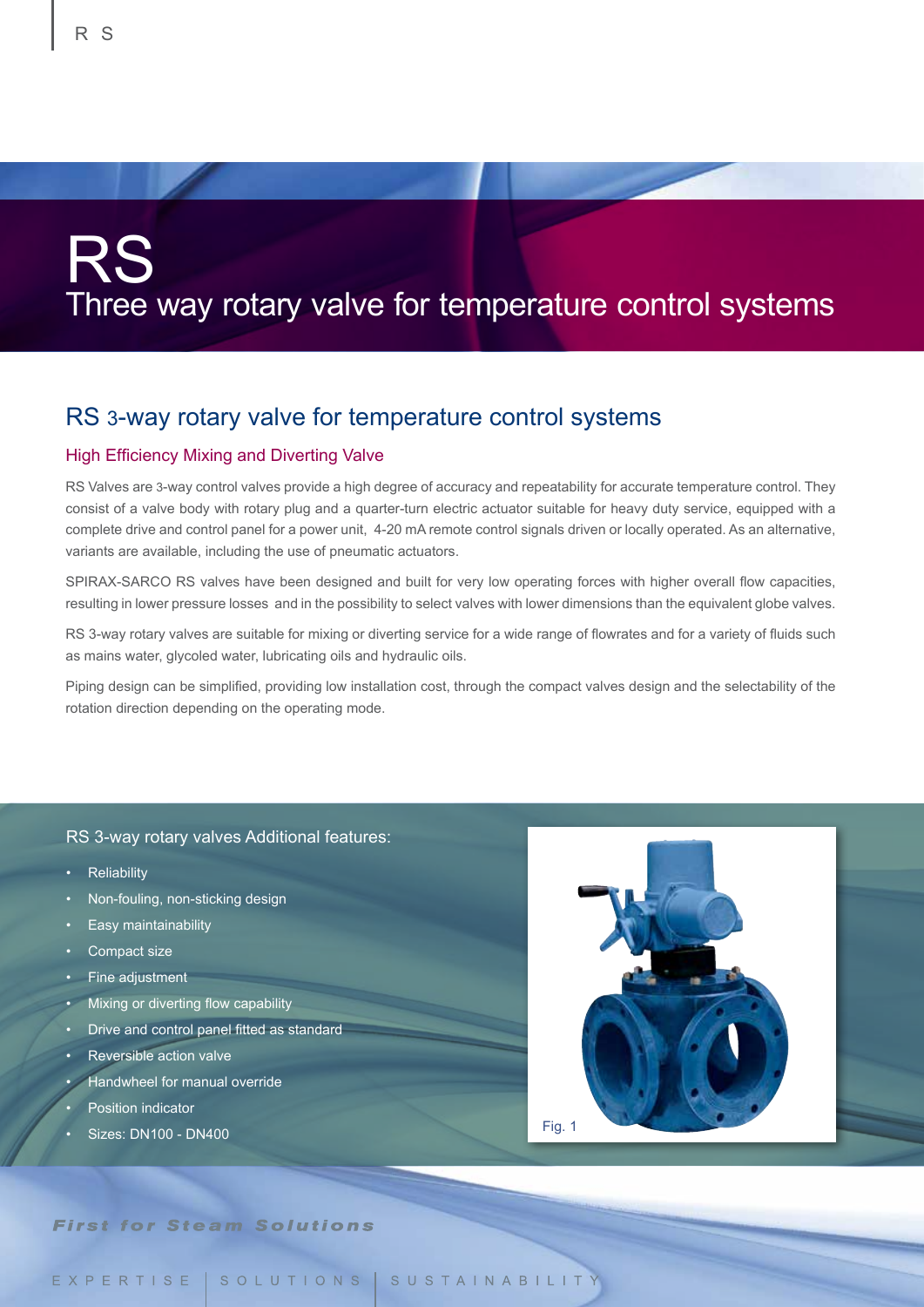#### Applications

For Refineries, Chemical Plants & Exhaust Oil Regeneration:

- Heat Revcovery from Steam Generators
- Cooling Systems
- Heating Systems
- Condensing Systems

For Engines, Turbines, Gear Boxes & Heat Exchanges:

- Charge Air Cooling
- Secondary Cooling Systems
- Preheating of Fuel & Lube Oil
- Co-Generation
- Cooling of Engine Jacket

Compact size plus a reliable, long-life operation, in combination with a complete range of electronic control devices, make the RS 3-way Rotary Valve the best choice for almost all temperature control applications with by-pass line.



3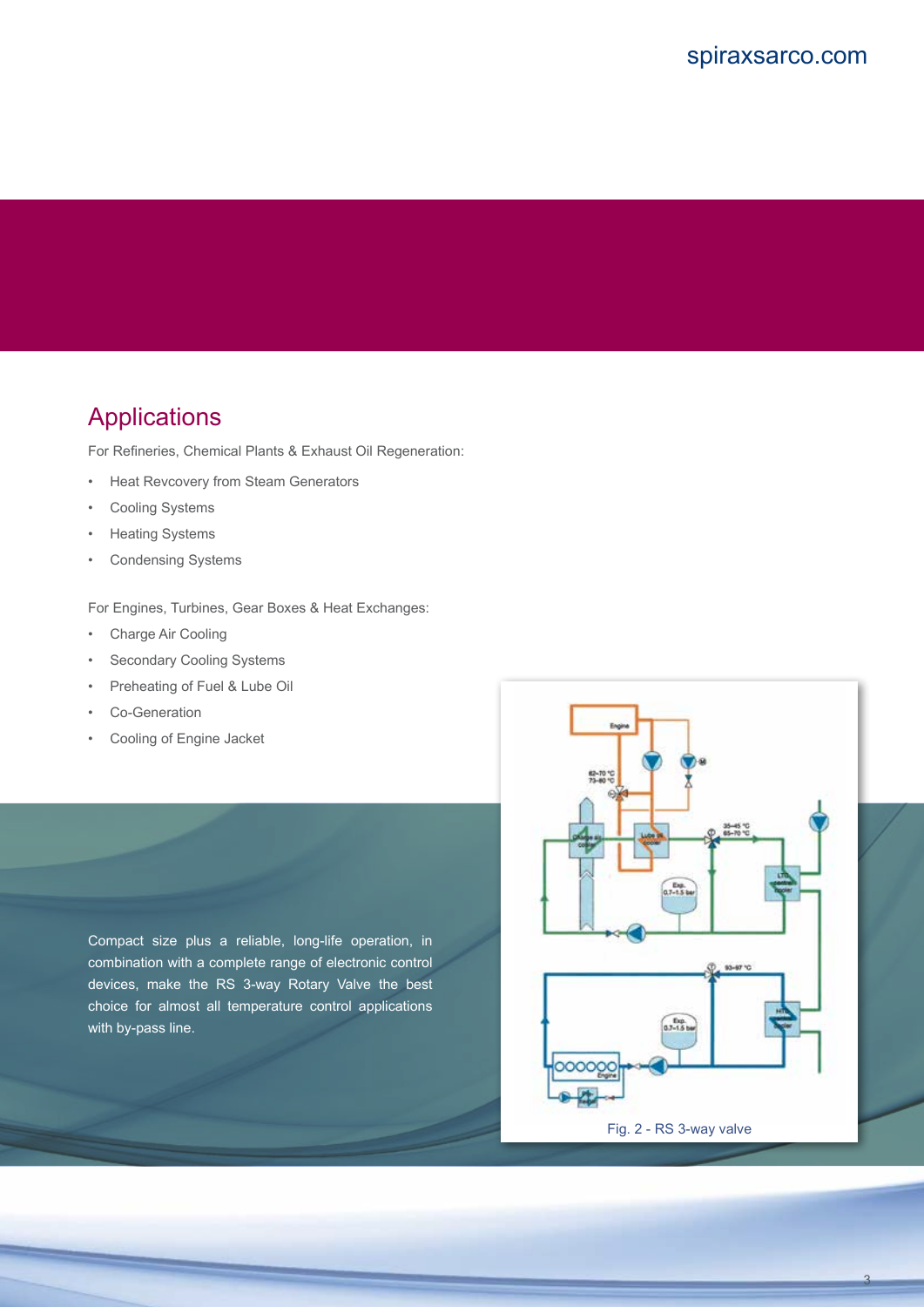#### RS 3-way rotary valve

#### Principles of operation

Operation of the 3-way rotary valve is simple and straightforward:

According to the application the service of the valve can be: diverging or converging.

Diverting Valve: flow enters the common port A or B and flows out of the other ports depending upon the position of the rotor.

Mixing Valve: flow enters from A and C or B and C depending upon position of rotor and leaves through the common port.

All sizes have an external position indicator.Valve action can be reversed without removing the valve from the line and without additional parts.



Fig. 3 - Diverging Valve



Fig. 4 - Converging Valve

| <b>Type</b>                                                                                       | RS                                                                        |  |           |                                          |                        |                 |  |  |  |  |
|---------------------------------------------------------------------------------------------------|---------------------------------------------------------------------------|--|-----------|------------------------------------------|------------------------|-----------------|--|--|--|--|
| <b>Fluids</b>                                                                                     | - Mains water<br>- Glycoled water<br>- Lubricating oil<br>- Hydraulic oil |  |           |                                          |                        |                 |  |  |  |  |
|                                                                                                   | <b>Valve size and Actuator Combinations</b>                               |  |           | Output                                   | <b>Operating times</b> |                 |  |  |  |  |
|                                                                                                   |                                                                           |  |           | <b>Torque</b>                            | 50 Hz                  | 60 Hz           |  |  |  |  |
| <b>Electric Actuators</b>                                                                         | DN100-200 SxS mod. SG1 230V-3Ph-50/60 Hz                                  |  |           | 100 Nm                                   | 15 <sub>s</sub>        | 13 <sub>s</sub> |  |  |  |  |
|                                                                                                   | DN250-300 SxS mod. SG2 230V-3Ph-50/60 Hz                                  |  |           | 300 Nm                                   | 36s                    | 30 <sub>s</sub> |  |  |  |  |
|                                                                                                   | DN350-400 SxS mod. SG3 230V-3Ph-50/60 Hz                                  |  |           | 1000 Nm                                  | 40s                    | 33 <sub>s</sub> |  |  |  |  |
| <b>Body Material</b>                                                                              | Nodular Cast Iron EN1563 GJS-400-18-LT                                    |  |           |                                          |                        |                 |  |  |  |  |
| <b>Rotor Material</b>                                                                             | Bronze DIN1705 CuSn5Zn5Pb5                                                |  |           |                                          |                        |                 |  |  |  |  |
| <b>Shaft Material</b>                                                                             | Stainless Steel ASTM A351 CF8M                                            |  |           |                                          |                        |                 |  |  |  |  |
| <b>Cover material</b>                                                                             | Stainless Steel ASTM A216 WCB                                             |  |           |                                          |                        |                 |  |  |  |  |
| <b>Gaskets</b>                                                                                    | O'rings Viton                                                             |  |           |                                          |                        |                 |  |  |  |  |
| <b>Sizes</b>                                                                                      | DN100-400                                                                 |  | DN100-250 |                                          |                        |                 |  |  |  |  |
| <b>Connections</b>                                                                                | <b>UNI-DIN PN6</b>                                                        |  |           | <b>UNI-DIN PN10-16</b>                   |                        |                 |  |  |  |  |
| <b>Inlet Pressure</b>                                                                             | 6 bar (maximum)                                                           |  |           | 10-16 bar (maximum) according to flanges |                        |                 |  |  |  |  |
| <b>Differential Pressure</b>                                                                      | Through the<br>- 15 psi max<br>- Full port<br>valve:                      |  |           |                                          |                        |                 |  |  |  |  |
| <b>Max Leakage Rate</b>                                                                           | - Diverting Valve<br>All sizes:<br>- Mixing Valve                         |  |           | $-1,6%$<br>$-1,8%$                       |                        |                 |  |  |  |  |
| <b>Temperature Range</b>                                                                          | $0-110^{\circ}$ C                                                         |  |           |                                          |                        |                 |  |  |  |  |
| Accessories coming with the actuator                                                              | <b>SxS Motor Drive Unit</b>                                               |  |           |                                          |                        |                 |  |  |  |  |
|                                                                                                   | - Local temperature Control                                               |  |           |                                          |                        |                 |  |  |  |  |
| <b>Options:</b>                                                                                   | - Pneumatic Actuation                                                     |  |           |                                          |                        |                 |  |  |  |  |
|                                                                                                   | - Other types of flange connections and electric power supplies           |  |           |                                          |                        |                 |  |  |  |  |
| Arranged for 4-20 mA input signal from the controller and 4-20 mA output signal of valve position |                                                                           |  |           |                                          |                        |                 |  |  |  |  |

### Table 1 - Specification

*N.B.: On request the electric actuator can supply with, 380V or 440V and 50 or 60 Hz.*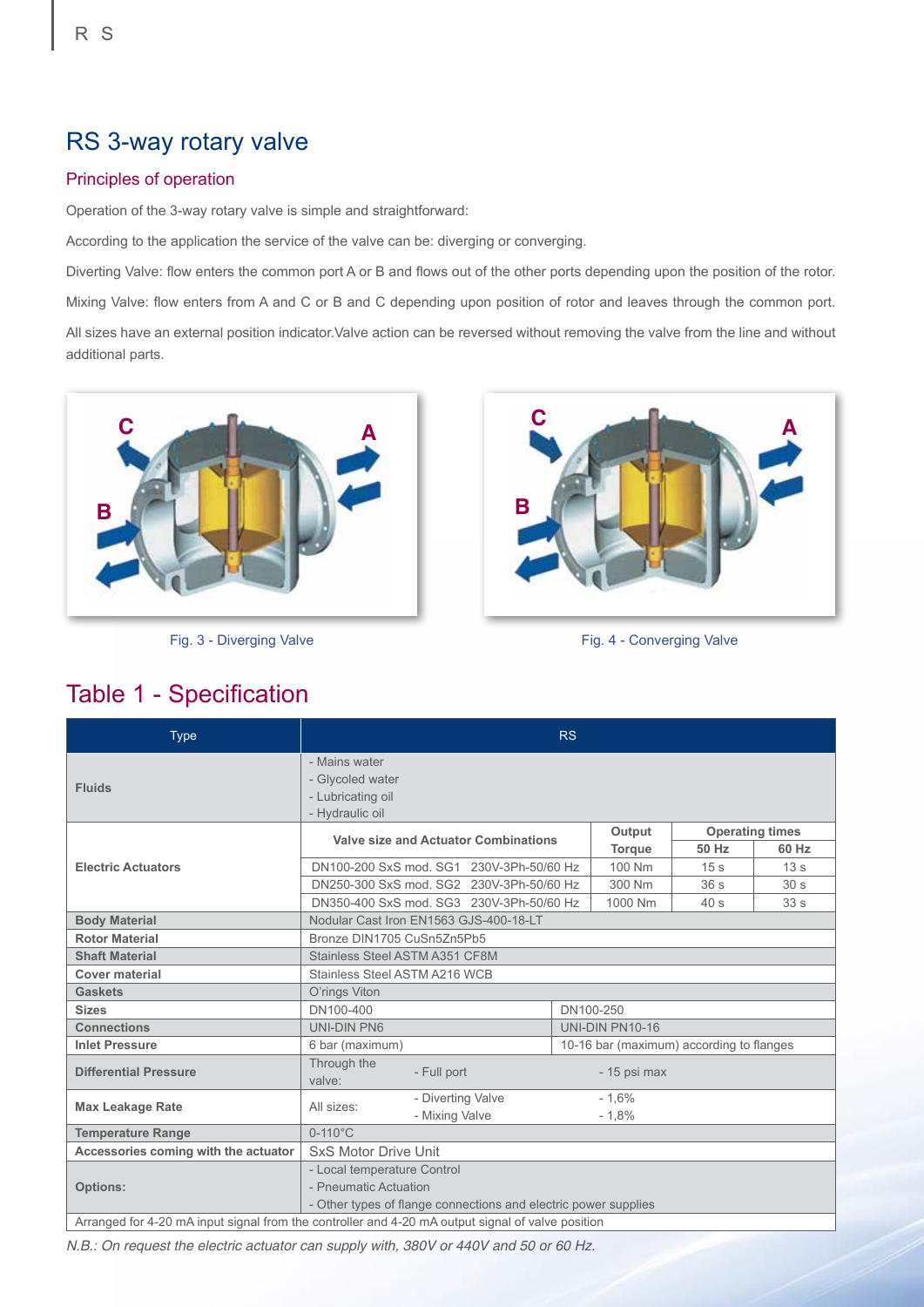

#### Table 2 - Valve Configurations

Table 2 configuration shows the valve rotor in the 4 mA or 0,2 bar (3 psi) position, which also corresponds to the position of the signal failure.

#### Table  $3 - K_{VS}$  Flow rate coefficients

| <b>Full Port</b> |              |              |              |              |              |              |              |  |  |  |  |
|------------------|--------------|--------------|--------------|--------------|--------------|--------------|--------------|--|--|--|--|
|                  | <b>DN100</b> | <b>DN150</b> | <b>DN200</b> | <b>DN250</b> | <b>DN300</b> | <b>DN350</b> | <b>DN400</b> |  |  |  |  |
| Kvs              | 304          | 671          | 1234         | 1836         | 2782         | 3856         | 4480         |  |  |  |  |

#### Table 4 - Valve nomenclature guide

|                                                     | <b>Description</b>                                                                                          | Example         |
|-----------------------------------------------------|-------------------------------------------------------------------------------------------------------------|-----------------|
| Valve size                                          | DN100, 125, 150, 200, 250, 300, 350, 400                                                                    | <b>DN250</b>    |
| <b>Valve Model</b>                                  | <b>RS</b>                                                                                                   | <b>RS</b>       |
| Body / Rotor / Shaft /<br><b>Gasket / Materials</b> | 7 = S. G. Iron / Bronze / Stainless steel / Viton                                                           |                 |
| Connection                                          | $3$ = Flanged                                                                                               | 3               |
| Configuration (see Tab. 3)                          | MA-MB-MC-MD<br>Converging<br><b>Diverging</b><br>DA-DB-DC-DD                                                | <b>MA</b>       |
| <b>Stem sealing material</b>                        | $=$ Viton                                                                                                   |                 |
| <b>Rotor size</b>                                   | $0 =$ Standard full port                                                                                    | $\Omega$        |
| <b>Flow Coefficient</b>                             | $K_{VS}$ (to be specified)                                                                                  | $K_{VS} = 1836$ |
| <b>Connection type</b>                              | PN <sub>6</sub><br><b>PN10</b><br><b>PN16</b>                                                               | <b>PN6</b>      |
| <b>Actuator Model</b>                               | $SG1 =$ for DN100-200 valve sizes<br>$SG2$ = for DN250-300 valve sizes<br>$SG3$ = for DN350-400 valve sizes | SG <sub>2</sub> |

#### Valve spares

Always order spares by using the description given in the Tab. 5 "Available Spares". Also state the information shown in the RS series "Valve nomenclature guide", the serial number.

### Table 5 - Available spares

| <b>Description</b>        | Item    |
|---------------------------|---------|
| Valve gaskets kit         | ÷.      |
| Rotor, shaft, bushes, kit | 3, 4, 6 |
| <b>Busches</b>            | 6       |

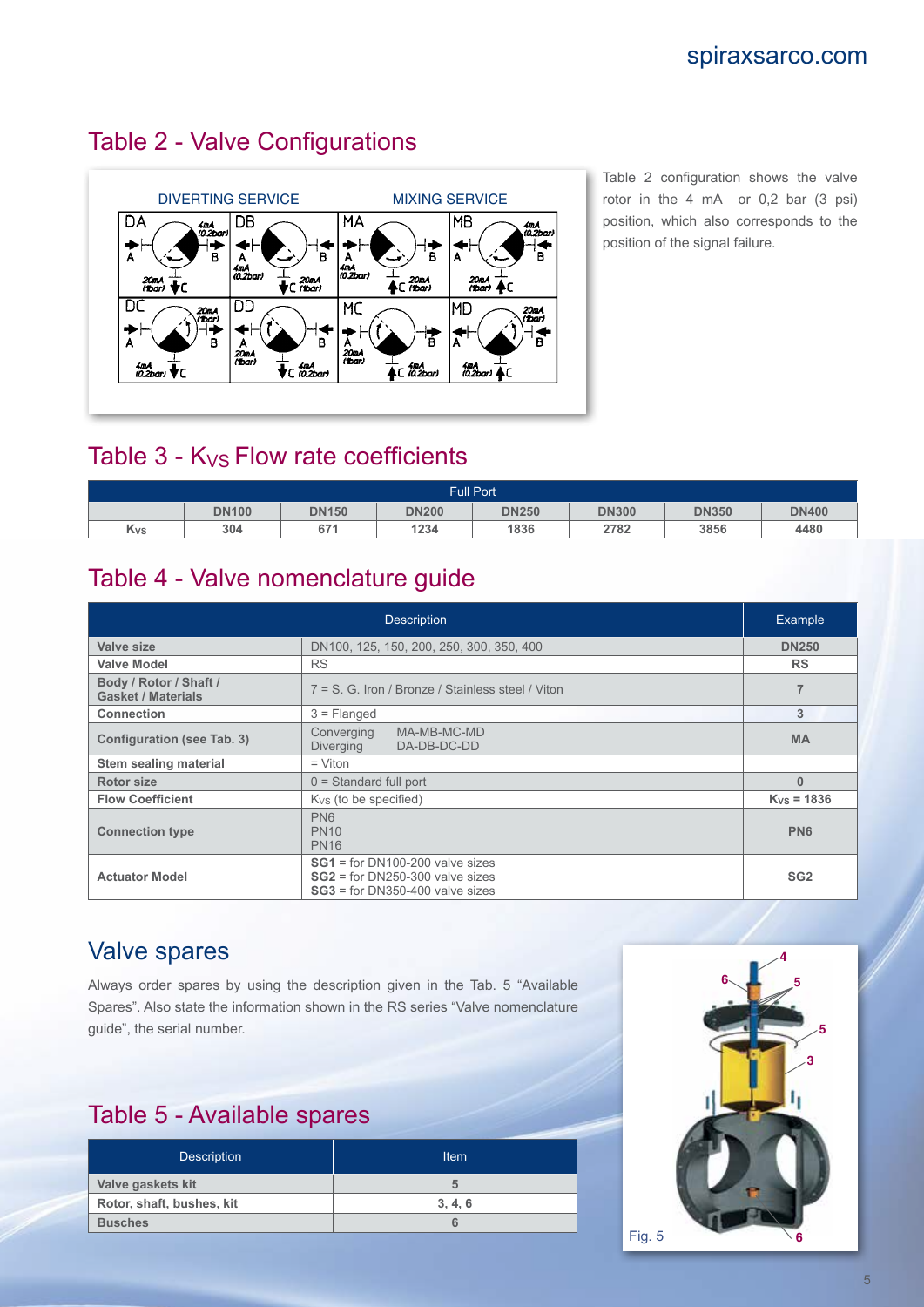### **Dimensions**



#### **First for Steam Solutions**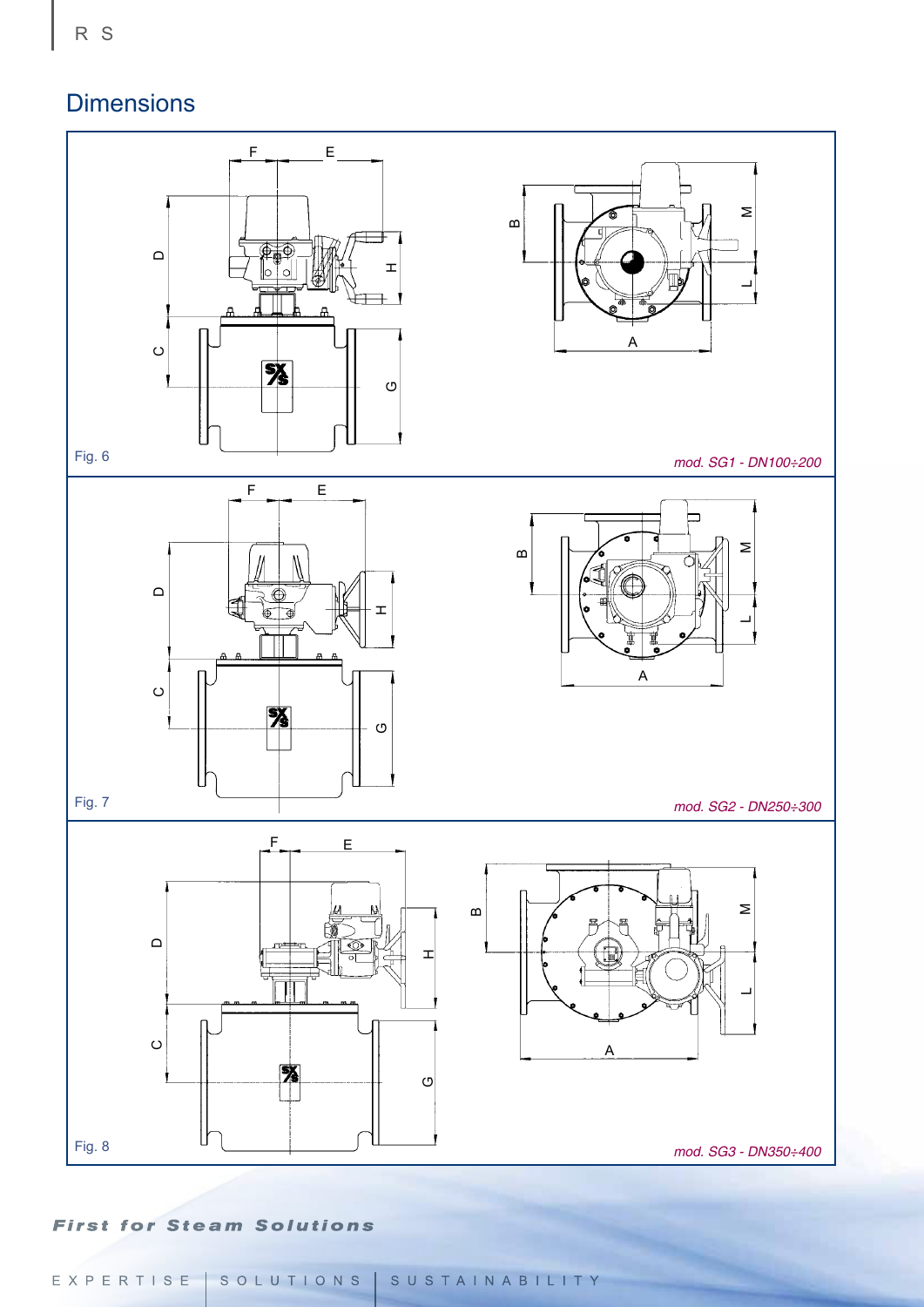#### spiraxsarco.com



#### Dimensions (in mm)

### Table 6 - Valve body and dimensions

|     |     |     |     |     | <b>Flanged PN6</b>   |         |            |     |                      | <b>Flanged PN10</b> |            |                          | <b>Flanged PN16</b>      |                          |                          |  |
|-----|-----|-----|-----|-----|----------------------|---------|------------|-----|----------------------|---------------------|------------|--------------------------|--------------------------|--------------------------|--------------------------|--|
| DN  | A   | B   | C   | G   | $n^{\circ}$<br>holes | on<br>Φ | Φ<br>holes | G   | $n^{\circ}$<br>holes | on<br>Φ             | Ф<br>holes | G                        | n°<br>holes              | on<br>Φ                  | Φ<br>holes               |  |
| 100 | 300 | 150 | 131 | 210 | $4^*$                | 170     | 18         | 220 | 8                    | 180                 | 18         | 220                      | 8                        | 180                      | 18                       |  |
| 150 | 355 | 178 | 160 | 265 | 8                    | 225     | 18         | 285 | 8                    | 240                 | 22         | 285                      | 8                        | 240                      | 22                       |  |
| 200 | 450 | 225 | 194 | 320 | 8                    | 280     | 18         | 340 | 8                    | 295                 | 22         | 340                      | 12                       | 295                      | 22                       |  |
| 250 | 525 | 263 | 226 | 375 | 12                   | 335     | 18         | 395 | 12                   | 350                 | 22         | 405                      | 12                       | 355                      | 25                       |  |
| 300 | 600 | 300 | 282 | 440 | 12                   | 395     | 22         | 445 | 12                   | 400                 | 22         | $\overline{\phantom{a}}$ | $\overline{\phantom{a}}$ |                          | $\overline{\phantom{a}}$ |  |
| 350 | 700 | 350 | 309 | 490 | 12                   | 445     | 22         | 505 | 16                   | 460                 | 22         | $\overline{\phantom{a}}$ | $\overline{\phantom{a}}$ | -                        | $\overline{\phantom{a}}$ |  |
| 400 | 800 | 400 | 330 | 540 | 16                   | 495     | 22         | 565 | 16                   | 515                 | 25         | $\overline{\phantom{a}}$ | $\overline{\phantom{a}}$ | $\overline{\phantom{a}}$ |                          |  |

\* Local Normatives can restrict the use with oils.

### Table 7 - Electric and pneumatic actuators dimensions

|           |     |     | <b>Electric Actuators</b> |     |     |     | <b>Pneumatic Actuators</b> |               |     |     |     |    |               |     |     |     |     |     |
|-----------|-----|-----|---------------------------|-----|-----|-----|----------------------------|---------------|-----|-----|-----|----|---------------|-----|-----|-----|-----|-----|
| <b>DN</b> |     |     |                           |     |     |     |                            | Double Effect |     |     |     |    | Simple Effect |     |     |     |     |     |
|           | D.  | Е   | ┕                         | н   |     | M   | N                          | O             | P   | Q   | R   | 'S | N             | D   | ⊃   |     | R   | S   |
| 100       | 300 | 245 | 110                       | 165 | 100 | 236 | 643                        | 220           | 277 | 200 | 155 | 55 | 658           | 220 | 277 | 200 | 155 | 70  |
| 150       | 300 | 245 | 110                       | 165 | 100 | 236 | 643                        | 220           | 277 | 200 | 155 | 55 | 658           | 220 | 277 | 200 | 155 | 70  |
| 200       | 300 | 245 | 110                       | 165 | 100 | 236 | 643                        | 220           | 277 | 200 | 155 | 55 | 658           | 220 | 277 | 200 | 155 | 70  |
| 250       | 380 | 280 | 165                       | 250 | 130 | 300 | 739                        | 220           | 338 | 200 | 155 | 73 | 823           | 220 | 345 | 300 | 225 | 108 |
| 300       | 380 | 280 | 165                       | 250 | 130 | 300 | 739                        | 220           | 338 | 200 | 155 | 73 | 823           | 220 | 345 | 300 | 225 | 108 |
| 350       | 470 | 420 | 105                       | 430 | 315 | 300 | 803                        | 220           | 338 | 300 | 213 | 08 | 908           | 220 | 345 | 500 | 325 | 145 |
| 400       | 470 | 420 | 105                       | 430 | 315 | 300 | 803                        | 220           | 338 | 300 | 213 | 08 | 908           | 220 | 345 | 500 | 325 | 145 |

### Weights (approximate in Kg)

| Valve Size                         | <b>DN100</b> | <b>DN150</b> | <b>DN200</b> | <b>DN250</b> | <b>DN300</b> | <b>DN350</b> | <b>DN400</b> |
|------------------------------------|--------------|--------------|--------------|--------------|--------------|--------------|--------------|
| Electric Actuator                  | 50           |              | 116          | 173          | 232          | 364          | 450          |
| Pneumatic Actuator (Double Effect) | 51           | 72           | 117          | 158          | 245          | 347          | 433          |
| Pneumatic Actuator (Simple Effect) | 59           | 80           | 125          | 196          | 281          | 411          | 497          |